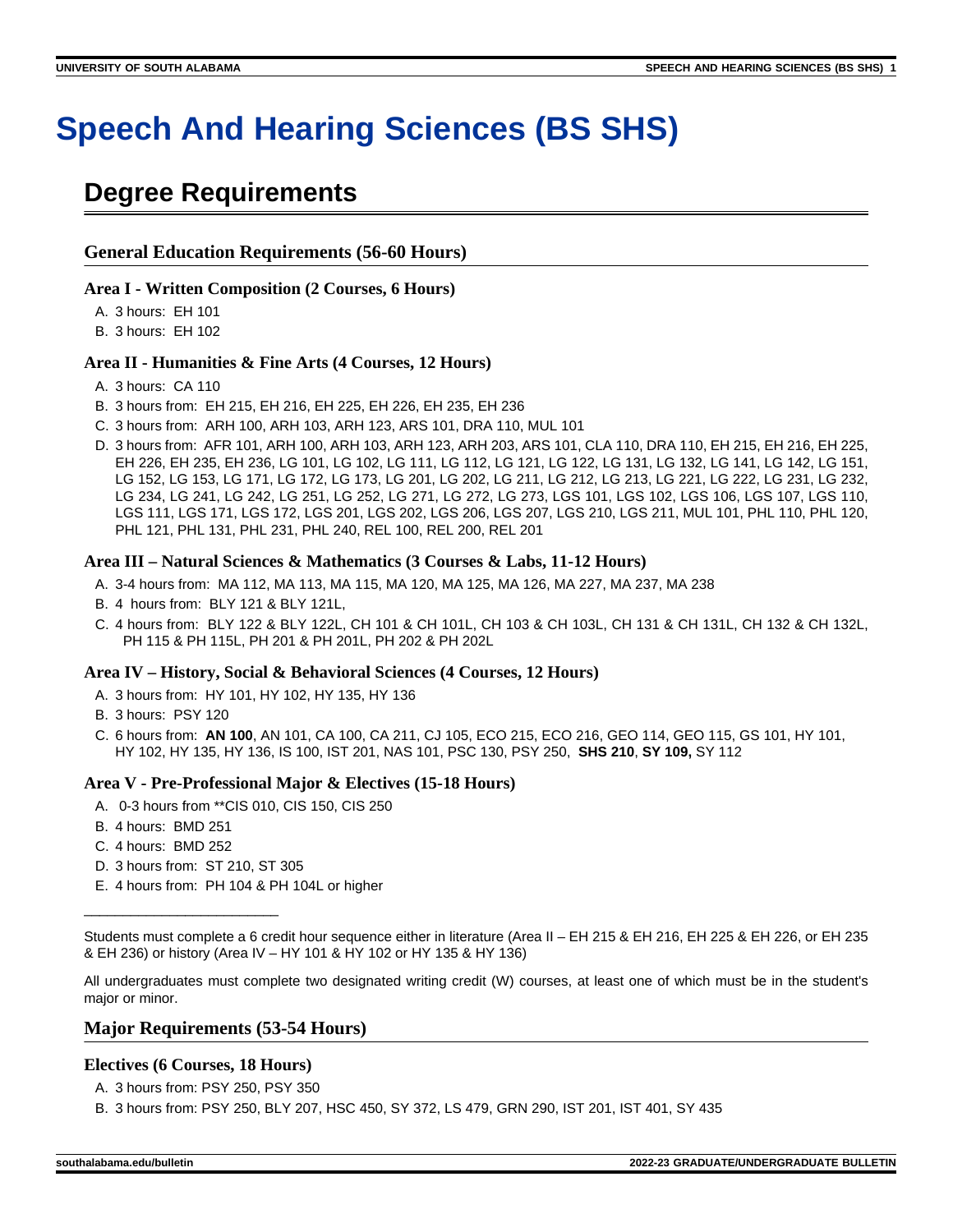- C. 3 hours from: PSY 270, PSY 485, IST 320, IS 100, IS 200), AN 100, AN 101, AN 340, AN 344, AN 347, AN 496, AFR 101, LG 110, LG 305, GS 101, PSC 452, REL 352, REL 354, REL 355, SY 220
- D. 6 hours from: PSY 250, PSY 250, PSY 270, PSY 485 (PSY courses of your choice any Psychology course besides PSY 120)
- E. 3 hours from: AN 100, AN 101, AN 340, AN 344, AN 347, AN 496, AFR 101, BLY 207, GRN 290, GS 101, HSC 450, IST 100, IST 200, IST 201, IST 320, IST 401, LG 110, LG 305, LS 479, PSC 452, PSY 250, PSY 270, PSY 485, REL 352, REL 354, REL 355, **SHS 210**, SY 220, PSY 250, PSY 350, SY 372, SY 435

#### **Required Speech And Hearing (SHS) Courses (11 Courses, 35-36 Hours)**

- A. 32 hours: SHS 201, SHS 302, SHS 315, SHS 331, SHS 341, SHS 373, SHS 374, SHS 414, SHS 431, SHS 453
- B. 3-4 hours from: SHS 480, SHS 481

#### **Minor Requirements (0 Hours)**

A minor is not required for this degree program

#### **Notes:**

\* Recommended Course

Courses in **BOLD** are recommended for the program.

#### **Additional Information**

\*\* Students complete BMD 251, BMD 252, CIS 150 or CIS 010 or CIS 250, and PH 104 & PH 104L during the first two years. An overall GPA of 2.75 is recommended prior to enrolling in SHS 315 and SHS 341. Students must maintain a grade of C or better in all upper-level (300-400) SHS courses. Select students will take SHS 481 in place of SHS 480. Students will be selected to take SHS 481 on a competitive basis and must submit an application and its supplemental items to the Department of Speech Pathology and Audiology by the advertised deadline. Students selected to take SHS 481 will be required to maintain an overall GPA of 3.0 or higher and must earn a B or better in all SHS courses. A minimum of 120 credit hours is required. Students will need to take general electives to fill out any remaining credit hours needed.

# **Graduation Plan**

### **Speech And Hearing Sciences (BS): (121-122 Total Hours)**

#### **First Year - Fall Semester**

| <b>Course ID</b> | <b>Course Description</b>    | <b>Hours</b> |
|------------------|------------------------------|--------------|
| EH 101           | <b>English Composition I</b> | 3            |
| MA 112           | Precalculus Algebra          | 3            |
| <b>PSY 120</b>   | General Psychology           | 3            |
| CA 110           | <b>Public Speaking</b>       | 3            |
| Humanities       | **Area II, C                 | 3            |
|                  |                              |              |
|                  | <b>Total Hours</b>           | 15           |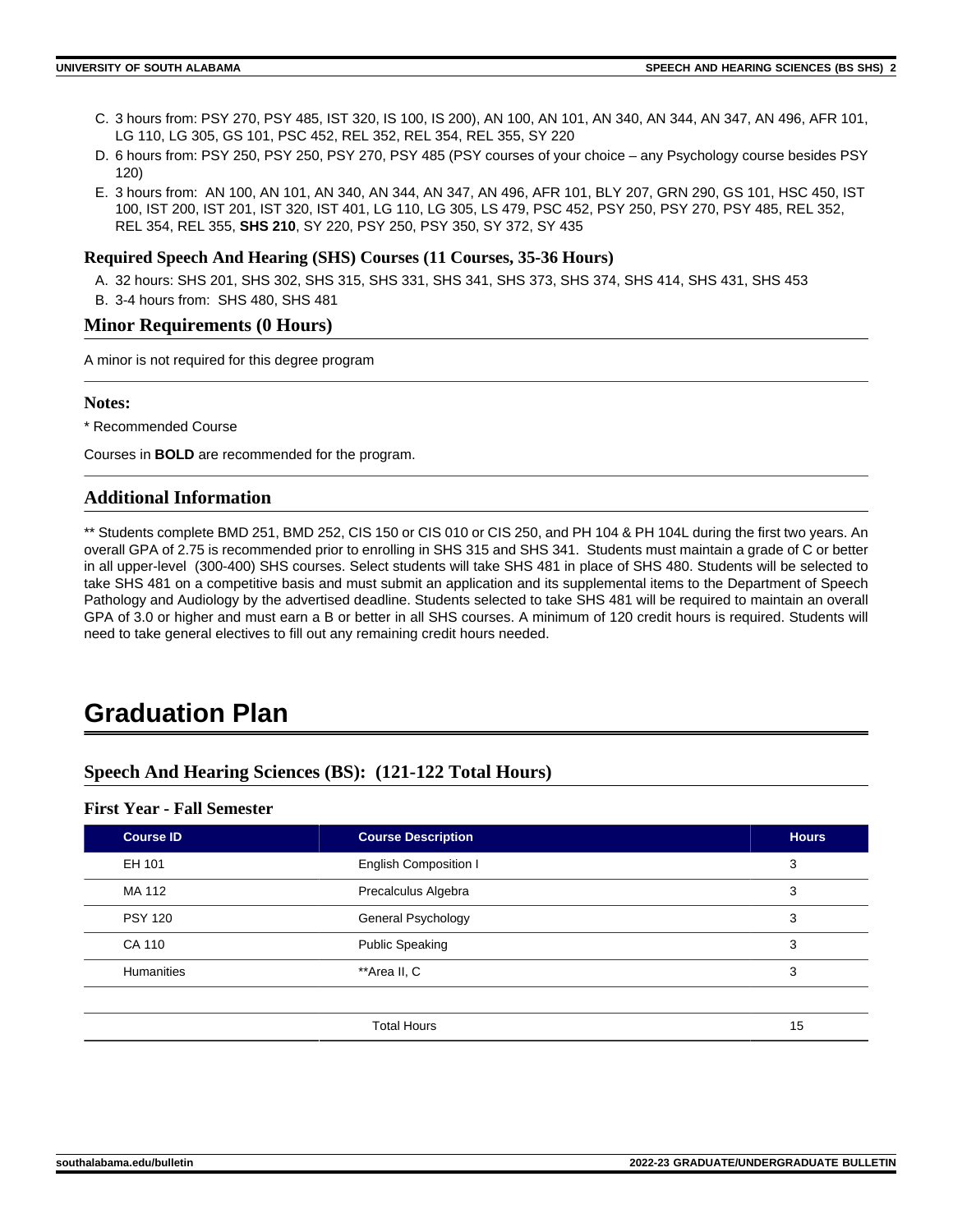## **First Year - Spring Semester**

| <b>Course ID</b>          | <b>Course Description</b>               | <b>Hours</b> |
|---------------------------|-----------------------------------------|--------------|
| EH 102                    | <b>English Composition II</b>           | 3            |
| BLY 121 with Lab          | General Biology I                       | 4            |
| Major Requirements        | Electives, E (Required Elective)        | 3            |
| <b>Major Requirements</b> | **Electives, C (Multicultural Elective) | 3            |
| HY                        | **Area IV, A- History Elective          | 3            |
|                           |                                         |              |
|                           | <b>Total Hours</b>                      | 16           |

#### **Second Year - Fall Semester**

| <b>Course ID</b> | <b>Course Description</b>             | <b>Hours</b>   |
|------------------|---------------------------------------|----------------|
| <b>BMD 251</b>   | Anatomy & Physiology I                | $\overline{4}$ |
| <b>SHS 201</b>   | Intro to Comm Disorders               | 3              |
| PH 104           | Concepts of Physics                   | 4              |
| <b>CIS 150</b>   | Intro to Computer App <sup>1</sup> OR | 3              |
| <b>CIS 010</b>   | CIS Proficiency and                   | 0              |
|                  | <b>General Elective</b>               | 3              |
|                  |                                       |                |
|                  |                                       |                |
|                  | <b>Total Hours</b>                    | 14             |

# **Second Year - Spring Semester**

| <b>Course ID</b>                 | <b>Course Description</b>                                                      | <b>Hours</b> |
|----------------------------------|--------------------------------------------------------------------------------|--------------|
| <b>BMD 252</b>                   | Anatomy & Physiology II                                                        | 4            |
| <b>ST</b>                        | ST 210 Stat Reasoning & Application OR ST 305 Applied Stats<br>for Health Sci. | 3            |
| <b>EH</b>                        | Literature Elective ** Area II, B                                              | 3            |
| HY, Social/Behavioral<br>Science | ** Area IV, A - History Sequence *** OR Social Science Elective                | 3            |
|                                  | <b>General Elective</b>                                                        | 3            |
|                                  | <b>Total Hours</b>                                                             | 16           |

### **Third Year - Fall Semester**

| <b>Course ID</b>          | <b>Course Description</b>             | <b>Hours</b> |
|---------------------------|---------------------------------------|--------------|
| SHS 315                   | Speech Science                        | J            |
| <b>SHS 341</b>            | <b>Clinical Phonetics</b>             |              |
| <b>Major Requirements</b> | **Electives, D. (Psychology Elective) |              |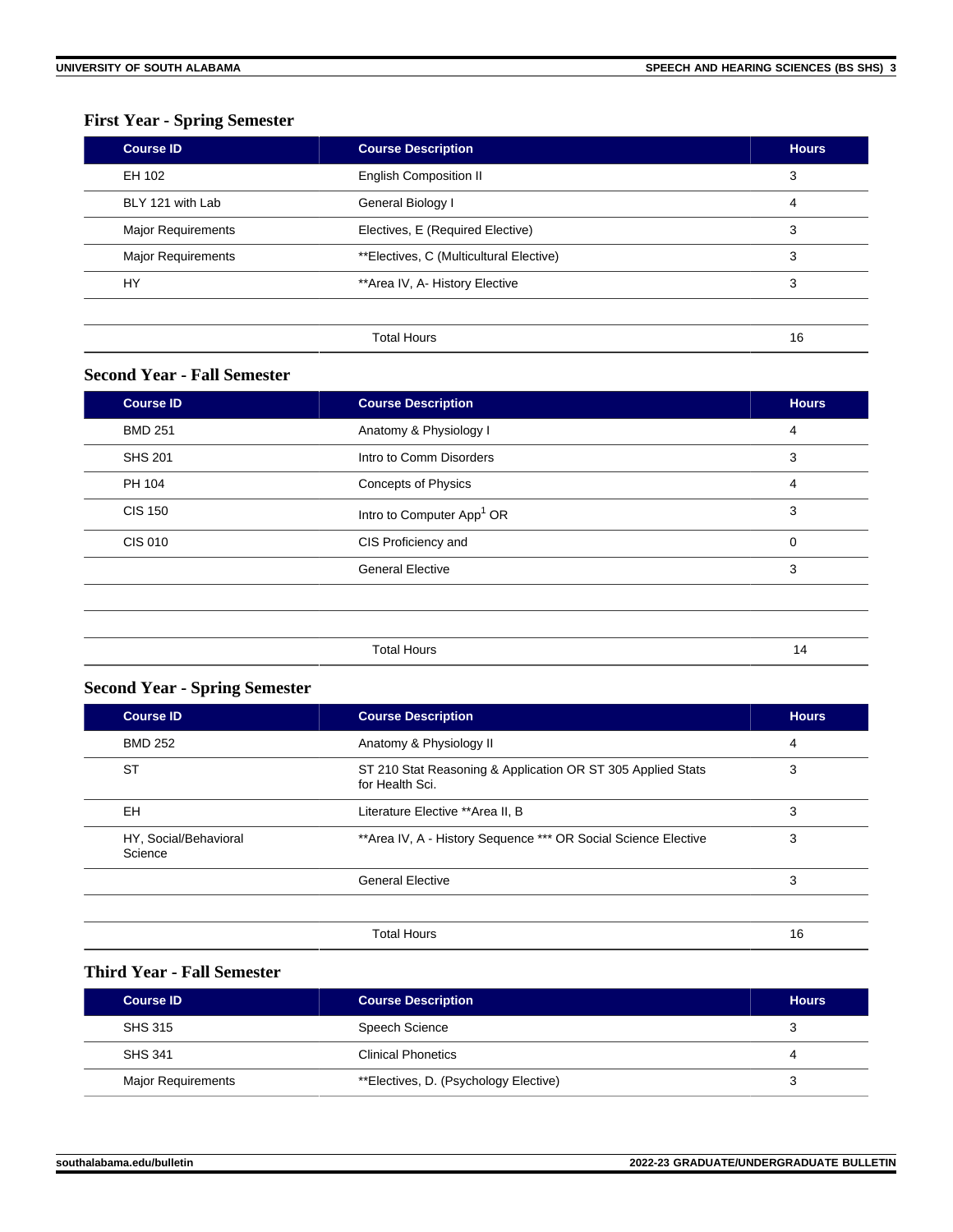| <b>Humanities</b>                | **Area II, C, D- Literature Sequence *** OR Humanities Elective | ີ<br>د، |
|----------------------------------|-----------------------------------------------------------------|---------|
| HY, Social/Behavioral<br>Science | **Area IV, C - Social Science                                   | 3       |
|                                  |                                                                 |         |
|                                  | <b>Total Hours</b>                                              | 16      |

## **Third Year - Spring Semester**

| <b>Course ID</b>   | <b>Course Description</b>                    | <b>Hours</b>   |
|--------------------|----------------------------------------------|----------------|
| <b>SHS 302</b>     | Audiology & Hearing Science                  | 3              |
| <b>SHS 331</b>     | Normal Language Acquisition (W)              | 3              |
| Major Requirements | **Electives, A. (Human Development Elective) | $\overline{4}$ |
| Lab Science        | Area III, C                                  | $\overline{4}$ |
|                    | <b>General Elective</b>                      | 3              |
|                    |                                              |                |
|                    |                                              |                |
|                    | <b>Total Hours</b>                           | 16             |

### **Fourth Year - Fall Semester**

| <b>Course ID</b>          | <b>Course Description</b>             | <b>Hours</b> |
|---------------------------|---------------------------------------|--------------|
| <b>SHS 453</b>            | Intro to Speech Disorders             | 3            |
| <b>SHS 373</b>            | Audiology I                           | 4            |
| <b>Major Requirements</b> | **Electives, D. (Psychology Elective) | 3            |
| <b>Major Requirements</b> | **Electives, B. (Aging Elective)      | 3            |
|                           | <b>General Elective</b>               | 3            |
|                           |                                       |              |
|                           | <b>Total Hours</b>                    | 16           |

# **Fourth Year - Spring Semester**

| <b>Course Description</b>           | <b>Hours</b>  |
|-------------------------------------|---------------|
| Neurological Bases of Communication | 3             |
| Intro to Language Disorders         | 3             |
| Audiology II                        | 3             |
| Intro to Clinical Methods (W)       | 3             |
| Intro to Clinical Practicum (W)     | 4             |
|                                     |               |
| <b>Total Hours</b>                  | $12$ or<br>13 |
|                                     |               |

#### **Notes**

<sup>1</sup>Student has the option of passing the Computer Proficiency Exam (CIS 010) or taking CIS 150 or CIS 250.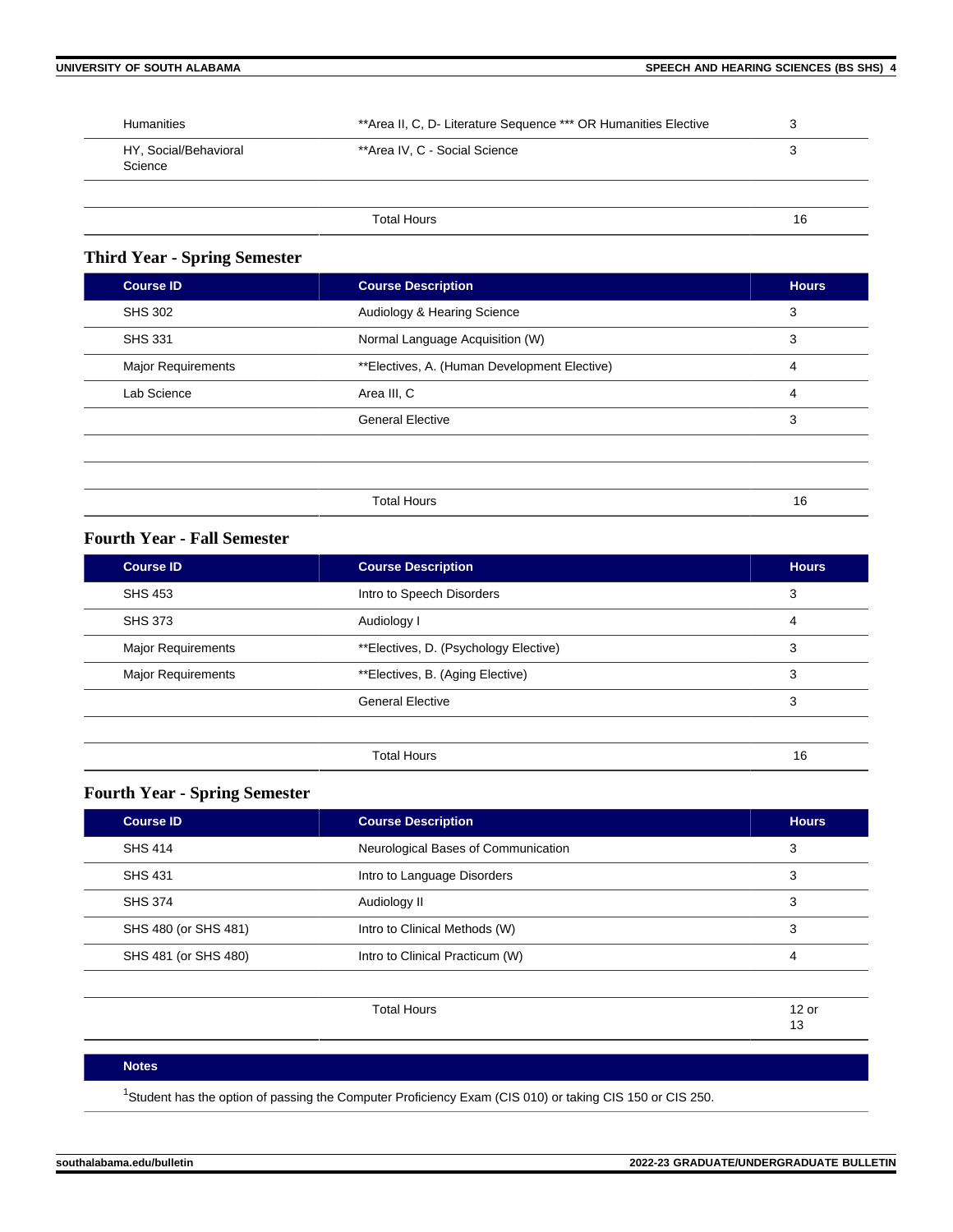\*\*\* A two-course sequence must be completed in either Literature or History.

\* Recommended Course

\*\* See Degree Requirements

#### **Requirements For The Speech And Hearing Sciences Departmental Honors Program**

Students in the Bachelor of Science in Speech and Hearing Sciences degree program may complete requirements to earn the Departmental Honors designation. Students will work with a faculty mentor from the Speech and Hearing Sciences program and two other faculty members to complete a Senior Honors Thesis project. See the SHS program webpage on the Department of Speech and Pathology and Audiology website for specific criteria.

# **Department Information**

| <b>Speech Pathology and Audiology Faculty</b> | (251) 445-9378                                                |
|-----------------------------------------------|---------------------------------------------------------------|
| Chair                                         | Elizabeth M. Adams                                            |
| Dean Emeritus                                 | Talbott                                                       |
| <b>Professor Emeritus</b>                     | Dagenais, Evans, Sellers                                      |
| Associate Professor Emeritus                  | Moore                                                         |
| <b>Assistant Professor Emeritus</b>           | Holston                                                       |
| Professor                                     | <b>Beverly</b>                                                |
| Associate Professors                          | Adams, Choi, Davis, Gordon-Hickey,<br>Smith                   |
| <b>Assistant Professors</b>                   | Flagge, Garand, Henbest, Nichols, Rishig,<br>Roberts, Stanley |
| Senior Instructor                             | Hill, Hudson                                                  |
| <b>Instructors</b>                            | Wiles                                                         |

#### [Department of Speech Pathology and Audiology website](https://www.southalabama.edu/colleges/alliedhealth/speechandhearing) <https://www.southalabama.edu/colleges/alliedhealth/speechandhearing>

The mission of the Department of Speech Pathology and Audiology is to provide undergraduate, masters and doctoral programs that challenge the students to achieve the highest standards of academic learning, scientific inquiry and clinical excellence. The Department of Speech Pathology and Audiology seeks to deliver a comprehensive program of academic, research and clinical training in the areas of speech, language and hearing development and disorders. The Department offers a minor in Speech and Hearing Sciences, Bachelor of Science in Speech and Hearing Sciences, Master of Science in Speech-Language Pathology, Doctor of Audiology, and Doctor of Philosophy in Communication Sciences and Disorders degree programs.

The undergraduate program in Speech and Hearing Sciences readies the graduate for a variety of career and educational options based on the knowledge gained from this degree and individual interests and skills. Students who complete the Master of Science in Speech-Language Pathology degree program will meet all the academic and practicum requirements to be eligible for the Clinical Fellowship (CF) that leads to national certification (CCC-SLP) by the American Speech-Language-Hearing Association (ASHA) and eligibility for the Alabama state licensure. Students who complete the Doctor of Audiology degree program will meet all the academic and practicum requirements for national certification (CCC-A) and will also be eligible for the Alabama state licensure.

The Master of Science in Speech-Language Pathology program at the University of South Alabama is accredited by the Council on Academic Accreditation in Audiology and Speech-Language Pathology (CAA) of the American Speech-Language-Hearing Association, 2200 Research Boulevard #310, Rockville, Maryland 20850, (800)-498-2071 or (301)-296-5700.